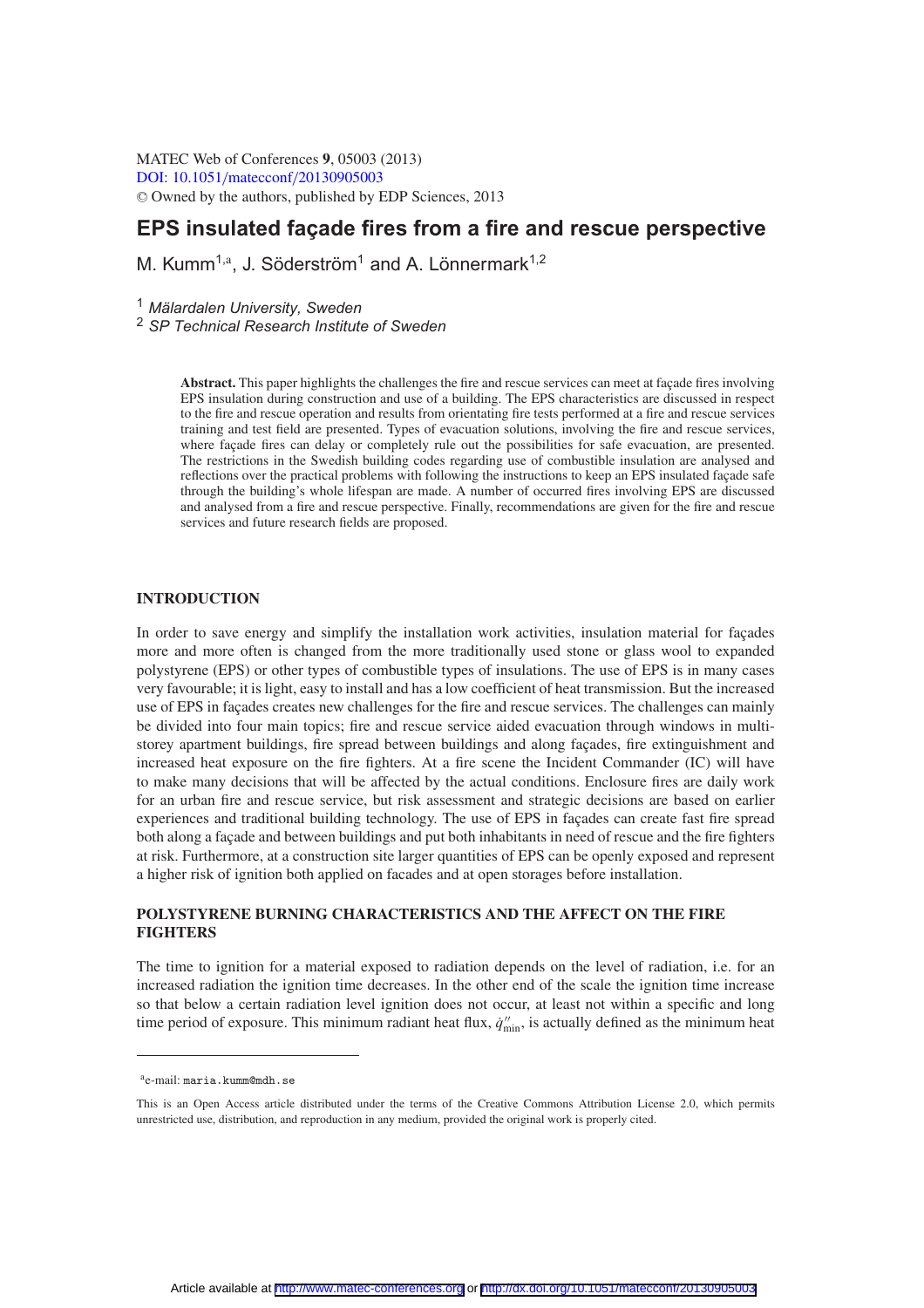**Table 1.** Heat of combustion [\[4](#page-7-0)].

| <b>Material</b>     | $\Delta_{hc}$ Gross [MJ/kg] | $\Delta_{hc}$ Net [MJ/kg] |
|---------------------|-----------------------------|---------------------------|
| Polystyrene foam    | 39.7                        | 35.6–40.8                 |
| Polystyrene foam FR | $ 41.2 - 42.9 $             |                           |

flux needed for the surface temperature to reach the ignition temperature,  $T_{i}$  [\[1](#page-7-1)] and can be determined experimentally for different materials. Cleary and Quintiere performed tests in a cone calorimeter and found that  $\dot{q}''_{\text{min}}$  was  $15 \text{ kW/m}^2$ , for polystyrene foam, both expanded and extruded, fire retarded and non-fire retarded [\[2\]](#page-7-2). In another study, also with the cone calorimeter, Dillon analysed two different fire retarded polystyrene foams (EPS) and reached of  $8 \text{ kW/m}^2$  and  $23 \text{ kW/m}^2$ , respectively [\[3](#page-7-3)]. In these cases the thermal properties of the materials differed, i.e. the thermal inertia (*krc*) was different. This was also the case for the material tested by Cleary and Quintiere, which could explain that the fire retarded and the non-fire retarded showed the same characteristics. If the non-fire retarded value is left out, the following expression can be used:

$$
\dot{q}_{\min}'' = 27.2 \cdot (Kpc)^{-0.5} - 13.4. \tag{1}
$$

The energy content in polystyrene foam is higher than in most other insulation or building materials and the temperatures reached from EPS fires higher than in traditional building materials [\[4\]](#page-7-0).

In literature few and unsecure values can be found regarding the radiant heat flux from EPS façade fires. Most found radiant heat flux values describe the conditions from openings, like windows or balconies, at fully developed fires and not from burning facades at all. The radiant heat flux a fire fighter is estimated can work in is  $5 \frac{\text{kW}}{\text{m}^2}$ , based on tests performed at SP The Technical Research Institute of Sweden 1990 (The Swedish National Testing and Research Institute) including radiant heat flux exposure on fire fighters [\[5](#page-7-4)]. Most estimations regarding tolerated heat flux is based on these tests. As the tests were performed more than a decade ago and the development of the fire and rescue protective clothing has evolved there is a need for complementary systematic tests in this field. As both the radiant heat flux from EPS façade fires and the tolerated heat flux is difficult to estimate the conclusions on effect in this area on the fire fighters have to be made from real fire experiences. Compilation from the fire and rescue services experiences from Swedish EPS fires though indicate that the radiant heat flux has been an area of concern, even if not as much as the smoke production [\[6\]](#page-7-5).

In case of fires in neighbouring buildings or for example in storage material at construction sites, the radiant heat flux can make exposed EPS to ignite. At real fires also covered EPS insulation have been seen melting inside the construction, flow down inside the construction and cause pools of melted EPS close to the wall at ground level [\[6,](#page-7-5) [7](#page-8-0)]. Many EPS materials have a melting point around  $320^{\circ}$ C. Melted EPS can in these cases cause pool fire like conditions or if not ignited still represent a potential hazard for the evacuation, the fire fighters or the building.

Burning EPS produces large amounts of smoke and the toxicity is higher than in smoke from traditional building materials [\[8](#page-8-1)[–12](#page-8-2)]. Both the toxicity and the obscured view can cause problems and at occurred fires in Sweden it is not uncommon that habitants in surrounding housing environments are guided to stay inside and close windows and ventilation [\[6\]](#page-7-5). The smoke can also cause harm to fire fighters, not wearing BA (breathing apparatus) systems, outside the building at the scene of fire. Even relatively small quantities of smoke cause irritation in the respiratory system and repeated exposure can cause secondary damage [\[13\]](#page-8-3).

### **THE FIRE AND RESCUE SERVICE'S STRATEGY AND TACTICS**

In Sweden the fire and rescue services mission, obligations and rights are regulated in the Swedish Civil Protection Act (Lagen om skydd mot olyckor) [\[14](#page-8-4)]. The national objectives consider equivalent,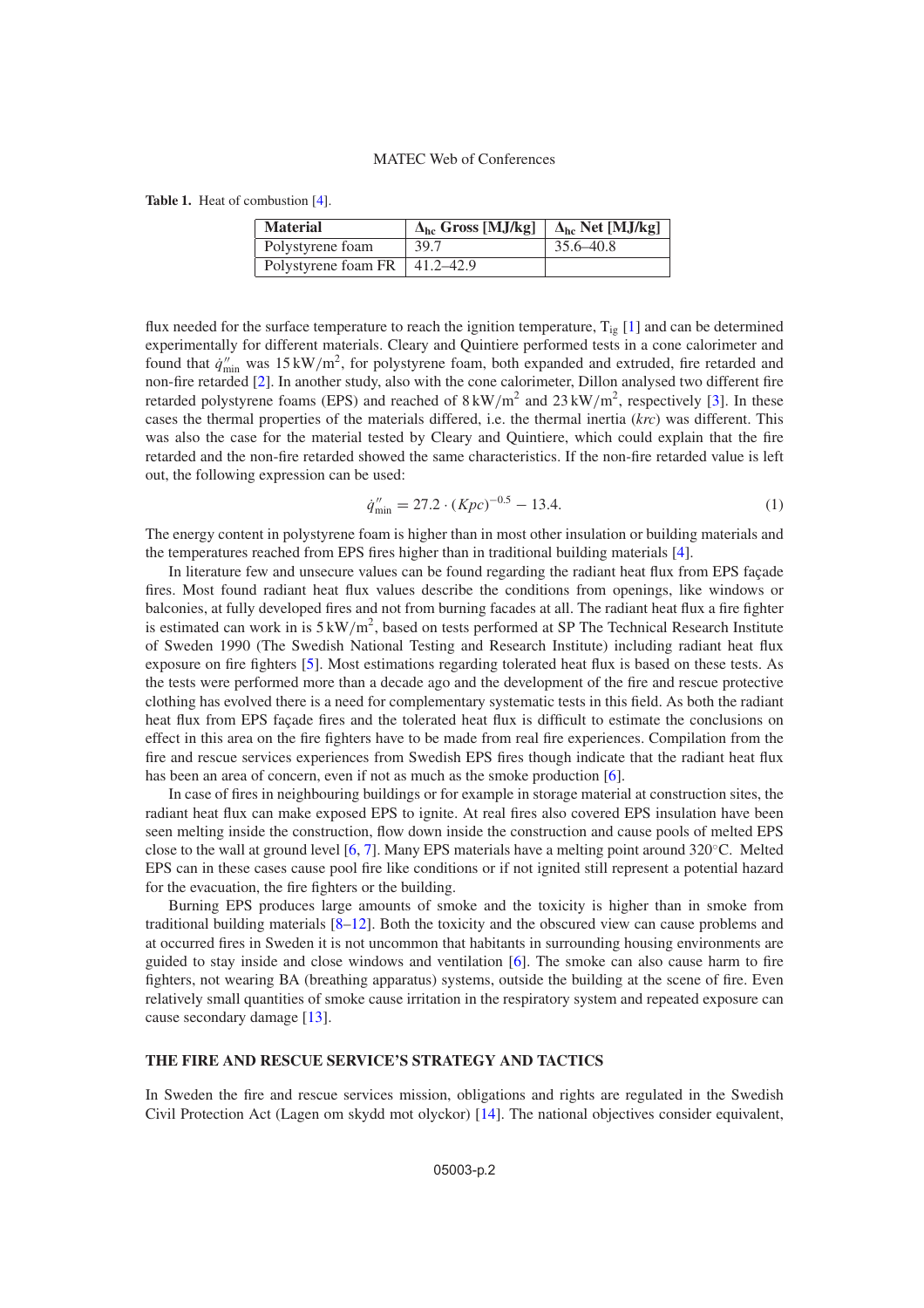satisfactory and comprehensive provisions to save life, property and the environment, with consideration given to local conditions. The fire and rescue services should be performed within acceptable time using effective methods. The strategies at the individual accident can be either fighting the fire or not fighting the fire, depending on the available resources or the type of fire and special conditions at the scene of the accident. As saving lives always is the fire and rescue services first priority, limited resources in combination with a fast and fierce fire development could imply a tactic decision not to fight the fire in favour of assisting the evacuation. On the other hand another possible tactic decision could of course be to fight and put out the fire in order to save people inside the building. The main evacuation strategy when designing Swedish buildings is self-evacuation, with a few exceptions.

### **FIRE AND RESCUE SERVICE AIDED EVACUATION THROUGH WINDOWS**

Fire and rescue service aided evacuation from windows are allowed in Swedish buildings in the occupancy class 1 (offices, industries) and for occupancy class 3 (dwellings) with the window opening's lower end placed on maximum 23 meter [\[15\]](#page-8-5). The evacuation strategy can be used if the fire and rescue services have a sufficiently fast response time and sufficient capacity. In practical it means a response time less than ten minutes, except for one and two storey buildings where response times up to twenty minutes can be considered. The capacity of the fire and rescue services is described in the municipal plan of actions for accidents, based on the requirements in the Swedish Civil Protection Act (2003:778). Enough capacity, in the intention of the legislation, is the combination of sufficient equipment and staffing. Equipment needed could for example be a ladder fire truck for evacuation from locations with the window on heights between 11 and 23 meter, where the portable extension ladders no longer reach. Fire and rescue service aided evacuation for windows placed over 23 meters is not allowed and other solutions have to be designed. For locations in occupancy class 1 not more than 15 persons from each fire compartment should be designed for when using fire and rescue aided evacuation strategies.

Compared to self-evacuation fire and rescue service aided evacuation always consumes more time. In areas with limited staff resources, even if it fulfils the level of capacity to allow evacuation through windows, it can restrict the fire and rescue services from other parallel tasks like extinguishing the fire.

As apartments should be EI 60 separated fire compartments, the inhabitants should be able to safely stay in their homes if the normal emergency exit from multi-storey apartments – the staircase – is filled with smoke, until rescued by the fire and rescue services. In case of a façade fire, especially fires involving EPS with higher radiant heat flux and faster fire spread, the inhabitants can be trapped between the smoke-filled staircase and the burning façade as fire and rescue service aided evacuation could be very difficult. In urban areas, with high capacity fire and rescue services and under normal conditions, the ventilation of the staircase will be possible within the available time frame before smoke or fire spread into the adjacent apartments.

Many older Swedish dwellings are also ventilated only by exhaust air systems with intake air through trickle vents underneath the window. Fans in operation during the full time requirement for the fire compartment can be used as a protection method to prevent smoke spread between apartments. The method allows smoke to enter the ventilation system but not to spread into adjacent fire compartments. This means that the system cannot be shut off without the risk for smoke spread from the enclosure fire to other unaffected apartments in the building. If an enclosure fire spreads to the façade, the under pressure in other apartments, created by the ventilation system, can make smoke from the façade fire spread into earlier unaffected apartments, see Figure [1.](#page-3-0)

At façade fires also the risk for windows breaking due to outside heat exposure is higher than if windows in unaffected apartments only are exposed to the flames and smoke through the window in the enclosure fire.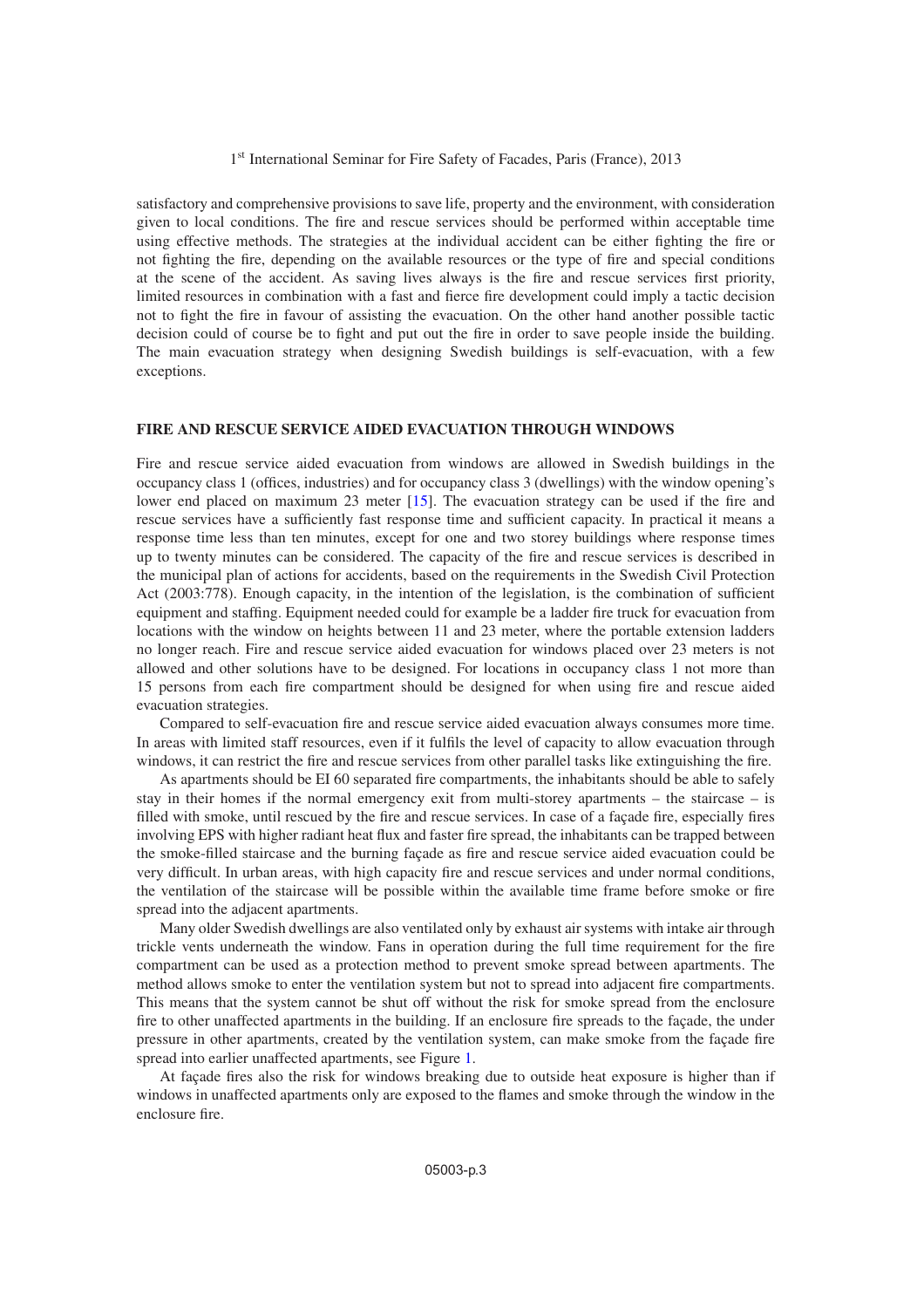

<span id="page-3-1"></span><span id="page-3-0"></span>**Figure 1.** Illustration of possible smoke spread at façade fires in dwellings with exhaust air systems and fans in operations in case of fire.



**Figure 2.** Example of design solution of a Tr1 staircase with open passage from the protected lobby to the staircase.

# **SELF-EVACUATION THROUGH TR1-STAIRCASES**

In up to 16 storey buildings a Tr1 staircase is allowed to be the only escape route in occupancy classes 1 and 3. A Tr1 staircase should be designed with a separating structure of at least EI 60 to limit fire and smoke spread [\[15](#page-8-5)]. One commonly used possible solution of preventing smoke from spreading from the apartments through the protected lobby to the staircase is an connecting lobby open to the façade, see Figure [2.](#page-3-1) In case of a façade fire the escape through the Tr1 staircase can be difficult or even impossible. Tr1 staircases as the only evacuation route can be used for example if the near surrounding around the building does not allow the fire and rescue services reach with the ladder engine, if the fire and rescue services does not have the required capacity or if the building is too high for fire and rescue service aided evacuation through windows. In higher buildings with Tr1 staircases, windows does not need to fulfil the requirements for windows used for evacuation and windows can be designed without opening possibilities. In case of a rapid fire development along the façade persons can be trapped at floors above the fire and the fire create an unwanted situation both for the persons in need of rescue and for the fire and rescue services.

#### **Requirements on exterior Walls regarding to the Swedish building codes**

Façade linings must only to a limited extent contribute to the heat and smoke development in case of fires. Limited extent in the meaning of the building codes is that that the possibilities for safe evacuation should be maintained as well as the fire suppression capability. In Br1 buildings (generally three storey buildings or higher) the exterior walls should be designed so that the fire compartments remain intact, the fire does not spread inside the wall construction, the risk for fire spread along the façade is limited and parts falling off the façade at fires only to a limited extent put persons located close to the façade at risk. For Br3 and Br2 buildings (generally one and two storey buildings) the requirements are lower and only limited fire spread along the façade is regulated. One way to show the fulfilment of the requirements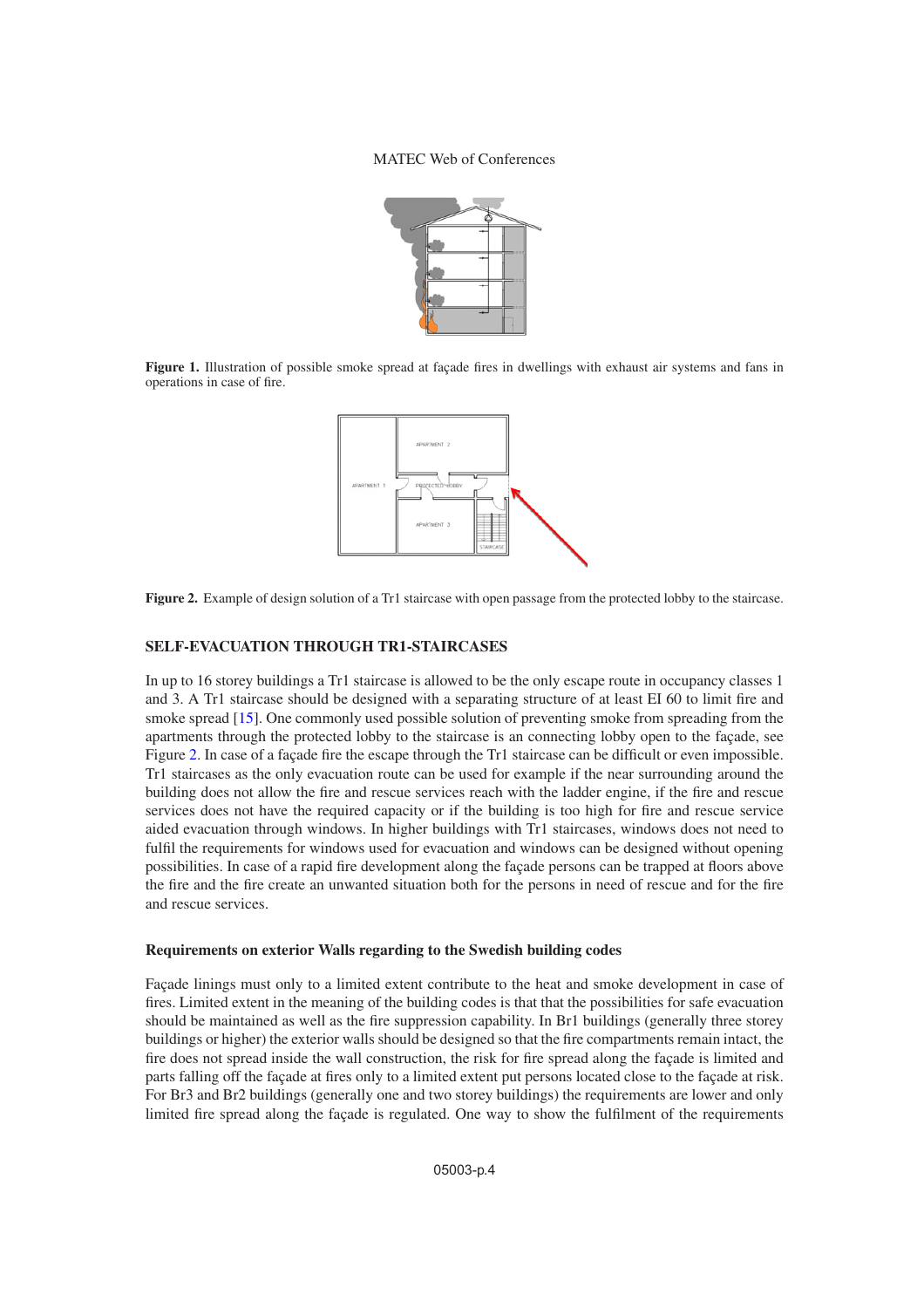in the building codes is to tests the façade construction according to the test standard SP FIRE 105 issue 5 [\[15](#page-8-5)].

Many of the ETICS (External Thermal Insulation Composite Systems) have passed the SP FIRE 105 tests, but still EPS based façade systems in some cases cause fire spread and smoke production that are contradictive to the aim in the regulations. The causes can be divided in four main groups;

- 1. Fires under construction the EPS insulation is not yet covered with its final cladding or surface finish and consequently not yet protected against fire.
- 2. Sections of the system need to be welded when installed. During welding sparks or heat transfer to sensitive parts of the system ignite the EPS.
- 3. The ETICS has not been installed according to the instructions and exposed EPS is ignited from a fully developed enclosure fire.
- 4. The cladding or surface finish has been damaged, has got a production fault or has cracked by age and exposed EPS is ignited from a fully developed enclosure fire.

#### **FIRES UNDER CONSTRUCTION AND THE BUILDERS RESPONSIBILITIES**

Construction sites, like all other occupancies, should according to the Swedish Civil Protection Act [\[14\]](#page-8-4) work systematically with their fire protection and their preparedness in case of accidents. The working environment and work safety is also regulated in the Swedish Work Environment Act and its provisions [\[16](#page-8-6)]. Inspection of companies and occupancies according the Civil Protection Act is performed by the fire and rescue services. Not all occupancies are submitted to inspection and construction sites, especially normal size construction sites with moderate completion times, does not necessarily become an object for inspection. Lack of inspection does not release the occupation from its obligations, but the awareness of the own construction site's risks and need of fire prevention does vary between different construction sites [\[17](#page-8-7)].

During the installation large quantities of exposed EPS can be stored in connection to the building. Both hot works like welding, cutting or soldering or arson represent possible ignition sources. Already at the planning phase the risks, logistics and fire prevention measures should be described in the safety documents and on the construction site outline. The risks of exposed EPS both at storages and on the façade itself should be communicated with the construction workers and incorporated in the internal safety inspections. Special precaution should be taken when welding sections of construction elements containing EPS and the need of extra surveillance during and after the welding should be evaluated.

The installation of EPS façade elements is often favourable from a workload perspective. A fire during construction can however put both construction workers and the fire fighters at risk. The amount exposed EPS should be kept as low as possible and storage should be kept away from the building. Only the amount of EPS mounted during each work shift should be transported into the building at a time and the logistics closely checked upon by the staff management.

Building construction involves many disciplines and delays in one field often affect others with high costs as a consequence. Even if the EPS insulation are energy efficient and light at installation, the total cost, in lives, health, property and the environment can be high if not installed correctly. The instructions need to be clear and the risks during installation and if not mounted correctly should not be hidden but highlighted. Special care should be taken at building projects where occupation is allowed in stages and housing and construction co-exists.

## **EXPERIENCES FROM OCCURRED EPS FIRES DURING CONSTRUCTION**

The recent fire at Karlstad hospital in Sweden shows the need of precaution when fitting construction elements containing EPS. A fire started during the welding of the elements and more than 60 patients and staff were evacuated for safety reasons. The fire started in the middle of the parallel weekly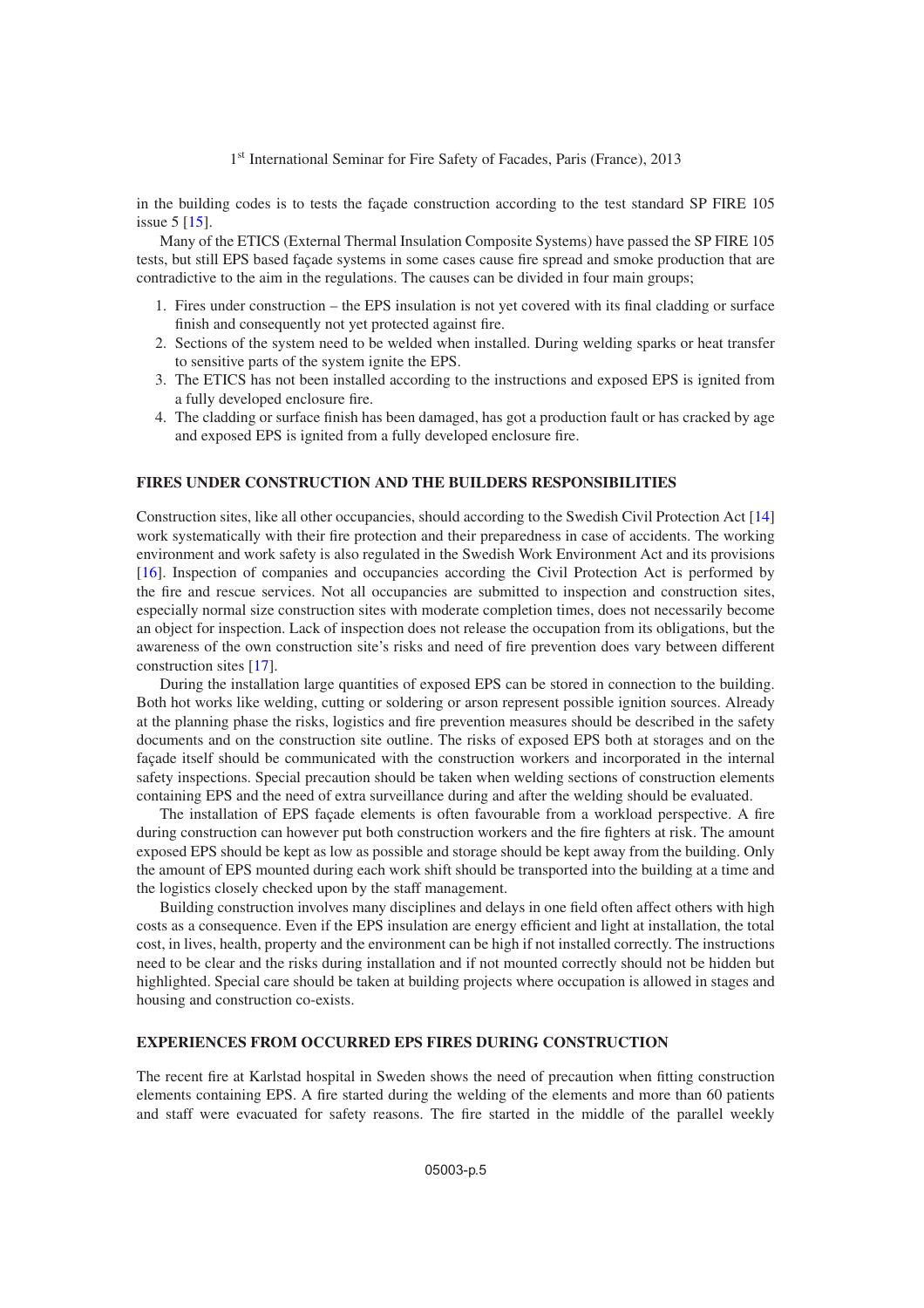construction meeting and the fire and rescue services had the unique opportunity to be assisted by all consultants providing knowledge and drawings of the building. The fire was relatively easy to get under control, partly because of the guidance from the gathered experts that could provide information of the construction sites strengths and weaknesses [\[18\]](#page-8-8). Welding or other dangerous hot works is a common fire starter at construction sites. Even relatively small construction works can cause large damages, as the fire in Sollentuna outside Stockholm in 2003. Welding of water pipes inside an apartment conducted heat to combustible insulation that ignited and caused damages for nearly 50 MSEK [\[19\]](#page-8-9).

#### **FIRES UNDER USE OF THE BUILDING AND THE OWNERS RESPONSIBILITIES**

If the ETICS/EPS wall systems have not been installed properly or if the surface material have been damaged an ordinary enclosure fire in the building can ignite the façade material when the flames and convective heat flux reach out through the window. The façade material is supposed to withstand weather, wind and mechanical impact during the full life span of the building. Experiences from occurred fires show that also a minor damage that punctures the protective surface can be a risk in case of fire. Since exposed EPS can cause so severe damage it is important that the owner of the building running includes inspections of the façade material in the systematic fire prevention work. According to the Swedish Civil Protection Act the owner or beneficiary should perform reasonable precautions to prevent fires or to minimize the consequences in case of fire [\[14](#page-8-4)].

## **EXPERIENCES FROM OCCURRED EPS FIRES DURING USE**

In a fire in a seven storey high apartment building in Berlin, 2005 [\[20\]](#page-8-10) flames spread along the façade causing a complex situation both from an evacuation and fire and rescue perspective. When the fire brigade arrived, approximately 9 minutes after receiving the alarm, intense flames were spreading in the façade over several floors. Some of the residents had managed to reach a safe haven, although for a significant number of people the main evacuation route, the staircase, could not be used because of the progressive fire spread and smoke production. Several residents called for help in the windows in the apartments facing away from the fire. In total 10 persons were evacuated with assistance of the fire brigade. The fire started in an apartment on the  $2<sup>nd</sup>$  floor and spread vertically along the façade to the  $5<sup>th</sup>$ floor. The wall construction, from the interior side, consisted of; 150 mm concrete, 25 mm chipboard, 80 mm polystyrene and two layers of plaster with reinforcement (glass fibre) in between. The façade had incombustible barriers on the second and fourth floor in order to prevent fire spread along the façade. The EPS however melted and flowed along the façade and over bridged the barriers. The Berlin fire is a good example where the fire and rescue services had to concentrate on the evacuation in favour of fighting the fire. Two persons were deceased in the fire and 3 persons were hospitalised.

It is known that the combustible material, particular when being exposed, can contribute to a fast developed and intense fire with heavy smoke production. An example of this is a fire involving EPS in an underground garage in Vallentuna in 2007 [\[21\]](#page-8-11). The fire started in unprotected EPS in the ceiling ignited by fireworks, brought into the garage and lit by two young men. Due to a fire a couple of years earlier the protection boards, damaged by the earlier fire, were dismounted in order to be replaced. The renovation was not yet finished and approximately  $800 \text{ m}^2$  of the EPS was exposed. 20 persons were taken to hospital due to smoke inhalation and one elderly man, trapped in his car, was found deceased.

Both these fires show that the use of EPS in facades and other structures needs to be considered and that the relatively easy ignition and production of toxic smoke can contribute to an unwanted outcome of the fire.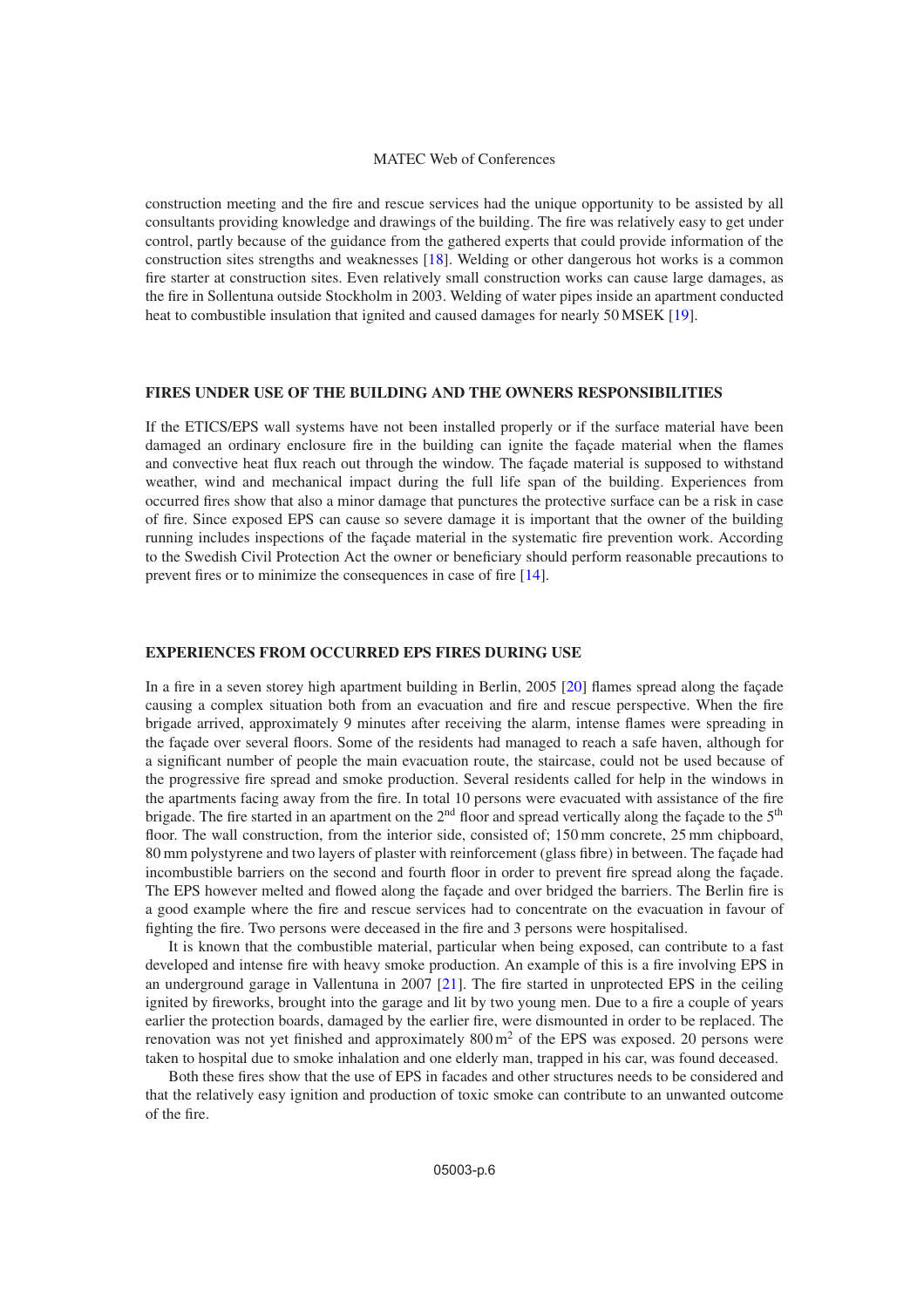<span id="page-6-0"></span>





**Figure 3.** Ignition. **Figure 4.** Melting EPS. **Figure 5.** Flame spread in air gap.

#### <span id="page-6-1"></span>**FIRE SPREAD BETWEEN BUILDINGS**

Distances and/or fire resistance in exterior walls can limit fire spread between buildings. Swedish building regulations [\[11\]](#page-8-12) describe minimum distances between buildings and maximum total area for groups of 1-2 storey family houses. The regulations are mainly based on tests regarding fire spread between concrete and light-concrete buildings performed in the late '70s and early '80s [\[22](#page-8-13), [23\]](#page-8-14) and radiant heat flux calculations based on fires in wooden buildings, not houses with EPS insulated façades [\[24](#page-8-15)]. Fire spread between buildings is mainly caused by radiant heat flux or sparks travelling with the wind. EPS façade fire represents a larger source of radiation than fires in traditional building materials, but the lack of exact values makes calculations and recommendations difficult.

#### **ORIENTATING FIRE TESTS**

To get a foundation for further tests, orientating fire tests were performed at the fire and rescue services test and training field in September 2013. The orientating fire tests will be base for later performed systematic fire tests during the autumn 2013. In hardware stores EPS insulation boards are classified in respect to compressive strength. Both lightweight EPS boards without fire retardants with low compressive strength and bevelled fire retardant façade boards with higher compressive strength can be found on the market. The normal compressive strength is between 80 and 200 kPa short-term load. The tests were performed with 50 mm S80 fire retardant boards with 80 kPa short-term compressive strength (10% deformation) and 24 kPa long-term strength (2% shrinking). The EPS boards were mounted on non-combustible fiber silicate boards on a surface of  $2, 4 \times 2, 4$  meter. The boards were ignited by an 1 meter beam with the dimensions  $25 \times 50$  mm soaked with 1 dl of heptane to imitate the first flames exiting the window from an enclosure fire, see Figure [3.](#page-6-0)

The main parameters that influenced the flame spread upwards were the thickness of the EPS boards (one, two or three layers) and the size of the air gap between the boards. The orientating test showed that even thinner (50 mm, one layer) EPS boards created large amounts of smoke even in those cases the EPS melted quickly and created areas without EPS that prevented flame spread upwards, but instead flowed down on the ground and created pool fire conditions, see Figure 4, see Figure [5.](#page-6-1) At multiple layers the flames instead spread fast upwards. In those cases the boards were mounted with a small air gap between the boards, the flames spread upwards faster in the air gaps than at the surface.

## **DISCUSSION AND CONCLUSIONS**

Existing tactics and methodology for façade fires are based on traditional building materials. The latest decade's fires in facades with combustible insulation show the need for development of improved risk evaluations and extinguish tactics. In cases with fast fire spread and limited resources, the IC can need to chose between the decision to extinguish the fire or to save people at risk. The knowledge prior a fire if or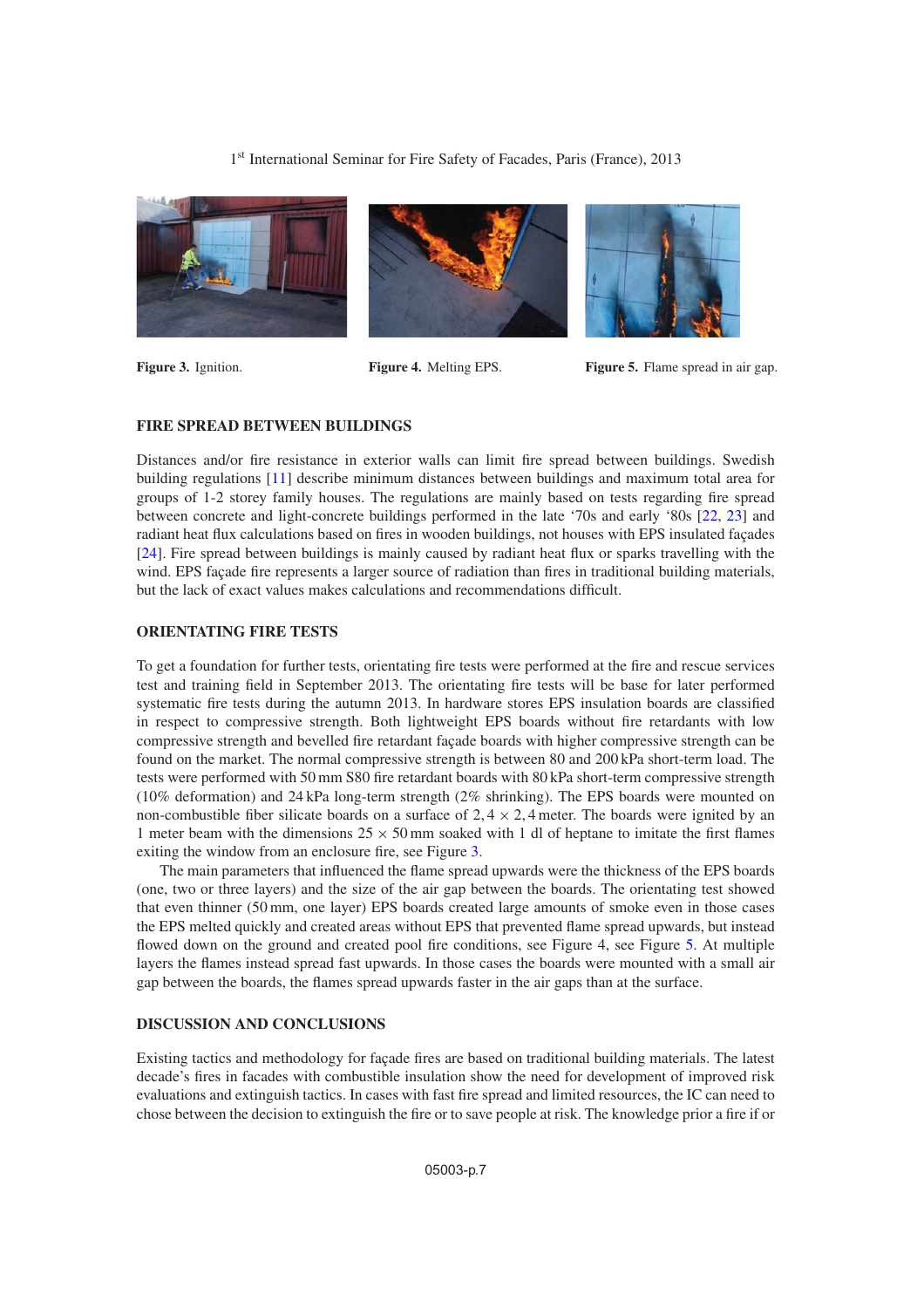if not a specific building contains combustible insulation does not commonly reach the fire and rescue services on beforehand. Occurred incidents and accidents pinpoint the need of adequate information about both the building and its structure and the fire itself.

From a fire safety perspective EPS as insulation material in facades can be debatable especially in dwellings when windows is used as the secondary escape route. EPS has many advantages regarding energy efficiency and workload during construction, but much more consideration must be taken to ensure a safe installation and adequate control functions during the full life span of the building. To improve the possibilities to prevent future fires in EPS insulated façades and to mitigate the consequences in the fires that nevertheless occur, measures must be taken at all levels from the manufacturer via the constructor and the owner of the building to the first responders.

- 1. ETICS as a system are usually tested and found to fulfil the requirements in SP FIRE 105, but the chain is only as strong as its weakest link. In order to ensure an installation that meet the demands in the building codes, certification of the individual construction worker could be considered. Fire safety and EPS fire behaviour should be a self-evident part of the education.
- 2. Storages of large quantities of EPS during construction should be avoided and only the amount of EPS used during a work shift should be allowed on scaffolds and open or unprotected parts of the building. During construction the final fire protection solutions is not yet installed, but the risks for fires are higher than when the building later is taken in use.
- 3. The area of exposed EPS at facades and other construction parts should be kept as low as possible for as short time as possible.
- 4. Hot works, like welding or cutting, should not be allowed in the close surrounding of exposed EPS. If installation of the EPS wall systems not can be performed without welding, extra fire surveillance should be considered.
- 5. Inspection of the EPS insulation façade should be performed with respect to fire safety, both when finishing the construction phase and during the use of the building.
- 6. Incombustible barriers in facades must be designed so melting EPS does not eliminate the function of the barrier.
- 7. Combustible insulation should not be allowed close to open balconies in Tr1 staircases.
- 8. Adequate, but easy-to-understand, information about construction and façade materials should be handed over to the fire and rescue services, especially in buildings where the fire and rescue services are counted for in the evacuation strategies.

Both the radiant heat flux from EPS façades and the fire fighters tolerated heat flux during working conditions would need to be further investigated. The results from façade heat flux measurements could also later be used for complementary calculations regarding fire spread between buildings.

#### <span id="page-7-1"></span>**References**

- [1] Babrauskas, V., *Ignition Handbook*, Fire Science Publishers, Issaquah, WA, USA, 2003.
- <span id="page-7-2"></span>[2] Cleary, T. G. and Quintiere, J. G. "Flammability Characterization of Foam Plastics (NISTIR 4664), NIST (1991).
- <span id="page-7-3"></span>[3] Dillon, S. E. "Analysis of the ISO9705 Room/Corner Test: Simulations, Correlations and Heat
- <span id="page-7-0"></span>[4] Babrauskas, V., "Heat of Combustion and Potential Heat". In *Heat Release in Fires* (V. Babrauskas and S. J. Grayson, Eds.), E & FN Spon, London, UK, 1995.
- <span id="page-7-4"></span>[5] Persson, H., "Basutrustning för skumsläckning - Försöksresultat och rekommendationer som underlag för dimensionering och utförande", SP Swedish National Testing and Research Institute, SP RAPPORT 1990:36, Borås, Sweden (in Swedish), 1990.
- <span id="page-7-5"></span>[6] Kumm M, Söderström J, Arbetsdokument (Working document) - Sammanställning av räddningstjänstens erfarenheter från bränder i cellplast (In Swedish. Compilation of the fire and rescue services experiences from EPS fires), MDH-EST, 2013